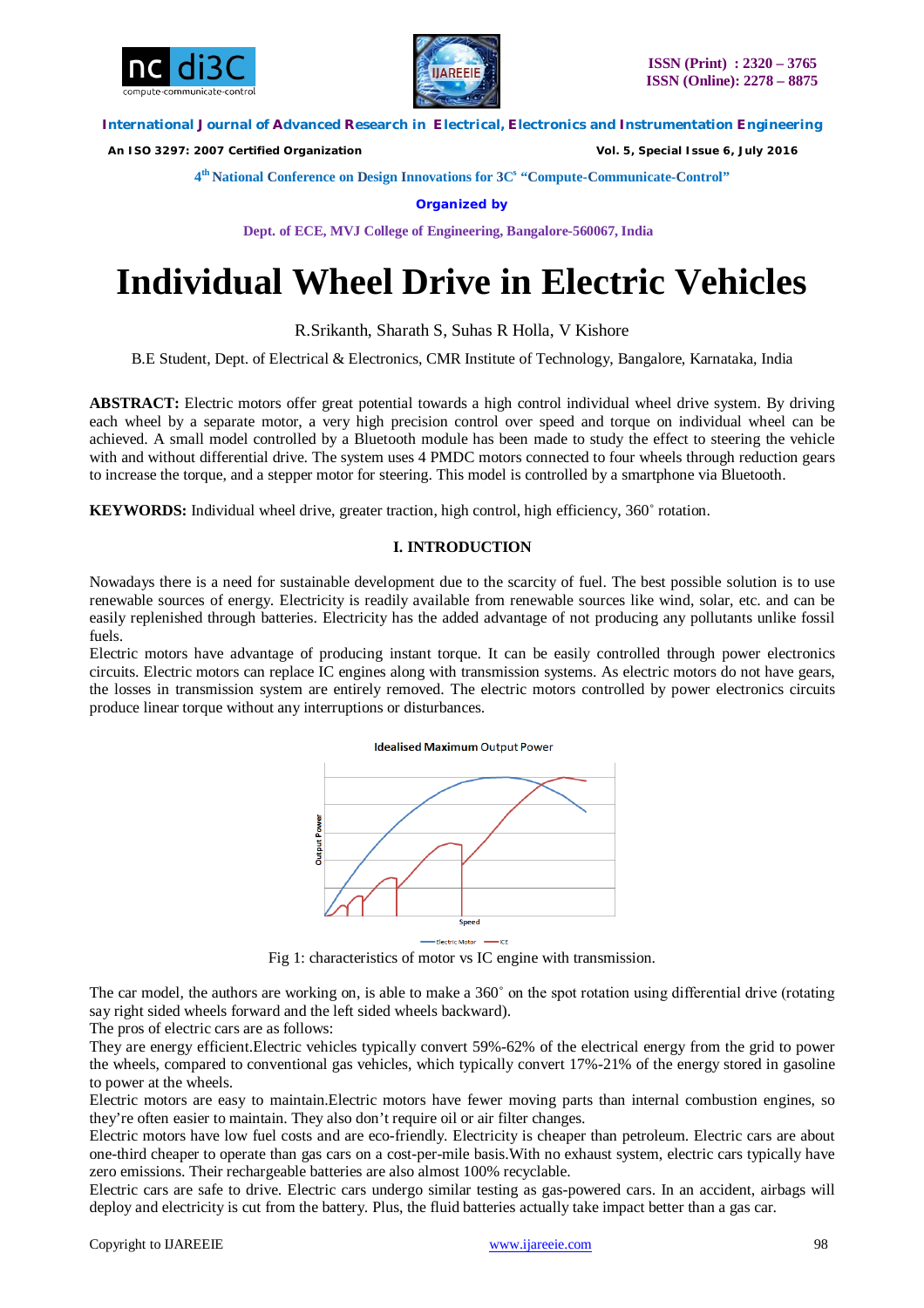



 *An ISO 3297: 2007 Certified Organization Vol. 5, Special Issue 6, July 2016*

**4 th National Conference on Design Innovations for 3C s "Compute-Communicate-Control"** 

**Organized by**

#### **Dept. of ECE, MVJ College of Engineering, Bangalore-560067, India**

While electric vehicles are advantageous, they also have their own disadvantages. They are as follows: Electric vehicles have a shorter driving distance when compared to IC engine powered vehicles.The average range on one battery charge is 50-100 miles – not ideal for those with a substantial commute. Batteries used have a long recharge time.Several hours to recharge compared to simply filling up at the gas pump.the

batteries used are expensive.The high density battery is a lot more expensive when compared to IC engines. Lastly, Electric vehicles have limited space for users.Electric cars often have room for only 2 occupants.

# **II.MECHANICAL CONSTRUCTION**

The figure below shows individual wheel drive system.As each wheel is powered by a separate motor, greater traction control is achieved, compared to Front wheel drive or Rear wheel drive, in which, the non-powered wheels also contribute to the resistance but doesn't contribute much to traction. The gears are only used to increase the torque. An Electric vehicle with individual wheel drive has greater control. These vehicles don't need long and heavy duty shafts, central gear system, and mechanical differentials which makes it much lighter and efficient.



Fig 2: Individual wheel drive. Fig 3: Basic steering system.

The motors that are used in these vehicles are commonly Wheel hub motors, since no transmission components are then required. The figure below describes the basic steering system incorporated in the model car. When the stepper motor rotates, the gears and so the central support rotates. This makes the motor base and hence the entire wheel assembly rotates.

# **III.LOGICAL CIRCUIT & POWER CIRCUIT**

The model car consisting of 4 PMDC motors and 1 stepper motor has 12V power circuit and 5V logical circuit. It has an ATmega328P microcontroller (master) assisted by an Atmega8A microcontroller (slave, only controls stepper motor).

The Atmega328P receives signal from user via Bluetooth module HS05 and for the steering purpose alone sends signal to Atmega8A.

The motors used for driving are PMDC motors with rating of 12V, 2A and 1200rpm.And for steering a stepper motor with 5V, 200mA, and 1.8  $\degree$  / step is used with half step algorithm.

To control the power delivered to the PMDC motors, L298 driver circuit is used, which multiplexes 5V logical signal from microcontroller with 12V power supply (fed to motors).

To control the stepper motor, L293 circuit is used. L293 in comparison to L298 produces lesser drive current. As the stepper motor used needs lesser drive current, L293 is used to drive it.

The battery used in this prototype is high density Li-ion battery, which gives a net output current of 5.2A at 5V with a net capacity of 11000mAh.

The XL6009 chopper circuit is capable of both buck and boost conversion. The circuit in this model steps-up 5V input from the battery to 12V for the operation of power circuits.

The regulators along with capacitors make the output voltages stable. To get 5V output, IC 7805 is used, and for 12V is IC 7812.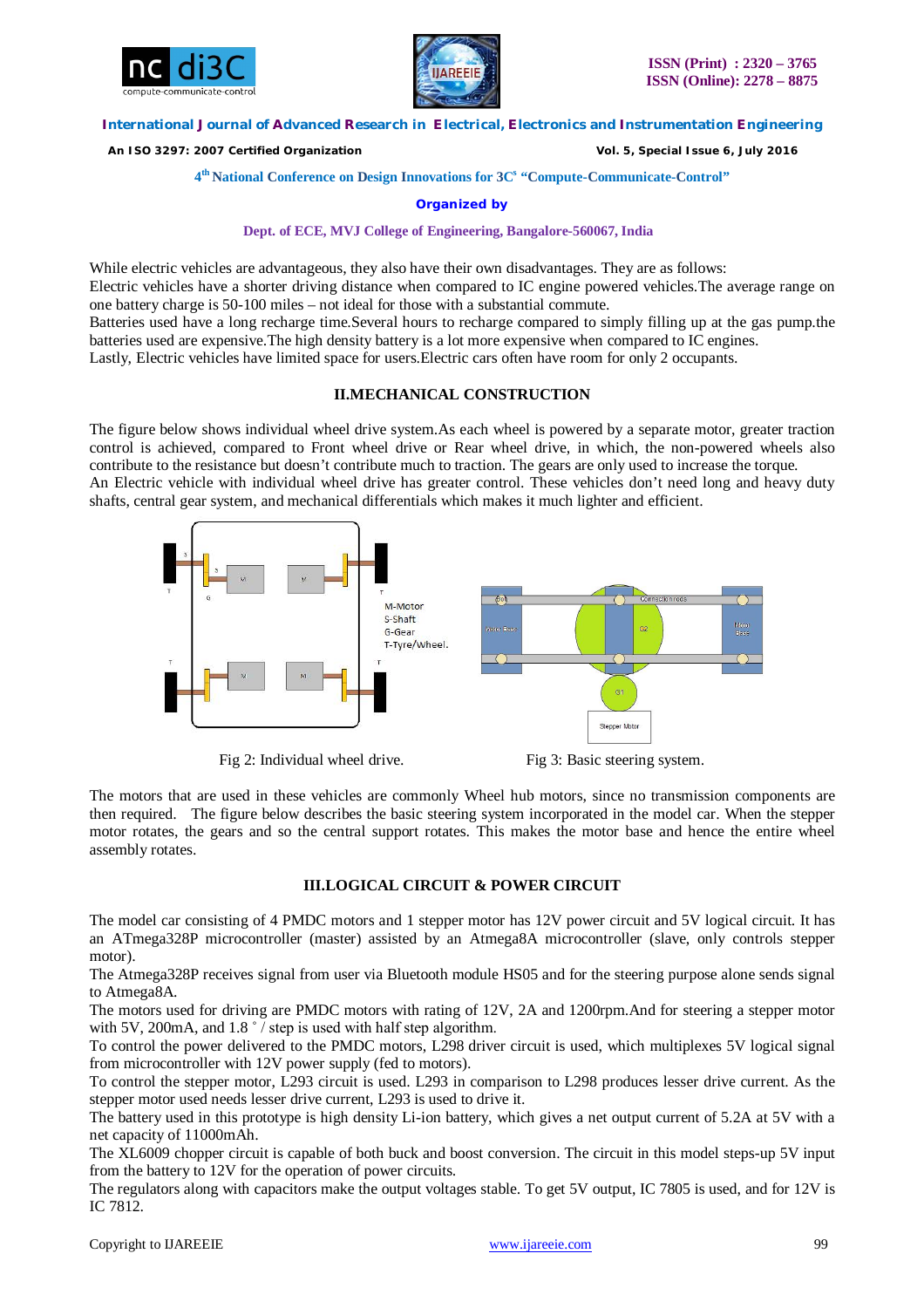



 *An ISO 3297: 2007 Certified Organization Vol. 5, Special Issue 6, July 2016*

**4 th National Conference on Design Innovations for 3C s "Compute-Communicate-Control"** 

**Organized by**

**Dept. of ECE, MVJ College of Engineering, Bangalore-560067, India**

The Bluetooth module HS-05 is used. It gets signals from the smartphone with the user and sends it to the microcontroller.

## **IV.CLOSED LOOP CONTROL**

To achieve greater control over the speed of the PMDC motors, a closed loop control is required.

The loop consists of a shaft encoder, which detects rotation of motor shaft and sends pulses to microcontroller. These encoders are mounted onto the shafts of the motors. It has two parts, Optical encoder disk and Detector (MOC 7811).The detector detects the breaks in the disks and sends pulses to microcontroller which then calculates the speed of motor shaft in rpm.



Fig 4: Optical shaft encoder.



Fig 5: Block diagram of the Electric car model.

# **V.APPLICATIONS**

It can be used in Fast and zippy cars for the average consumer for use on roads.

The concept can be used for space rovers.

Individual wheel drive has an advantage in surveillance bot's control, etc.

Also it can be used in Military purposes where agile vehicles are required (the war tanks generally uses all-wheel drive which almost resembles individual wheel drive).